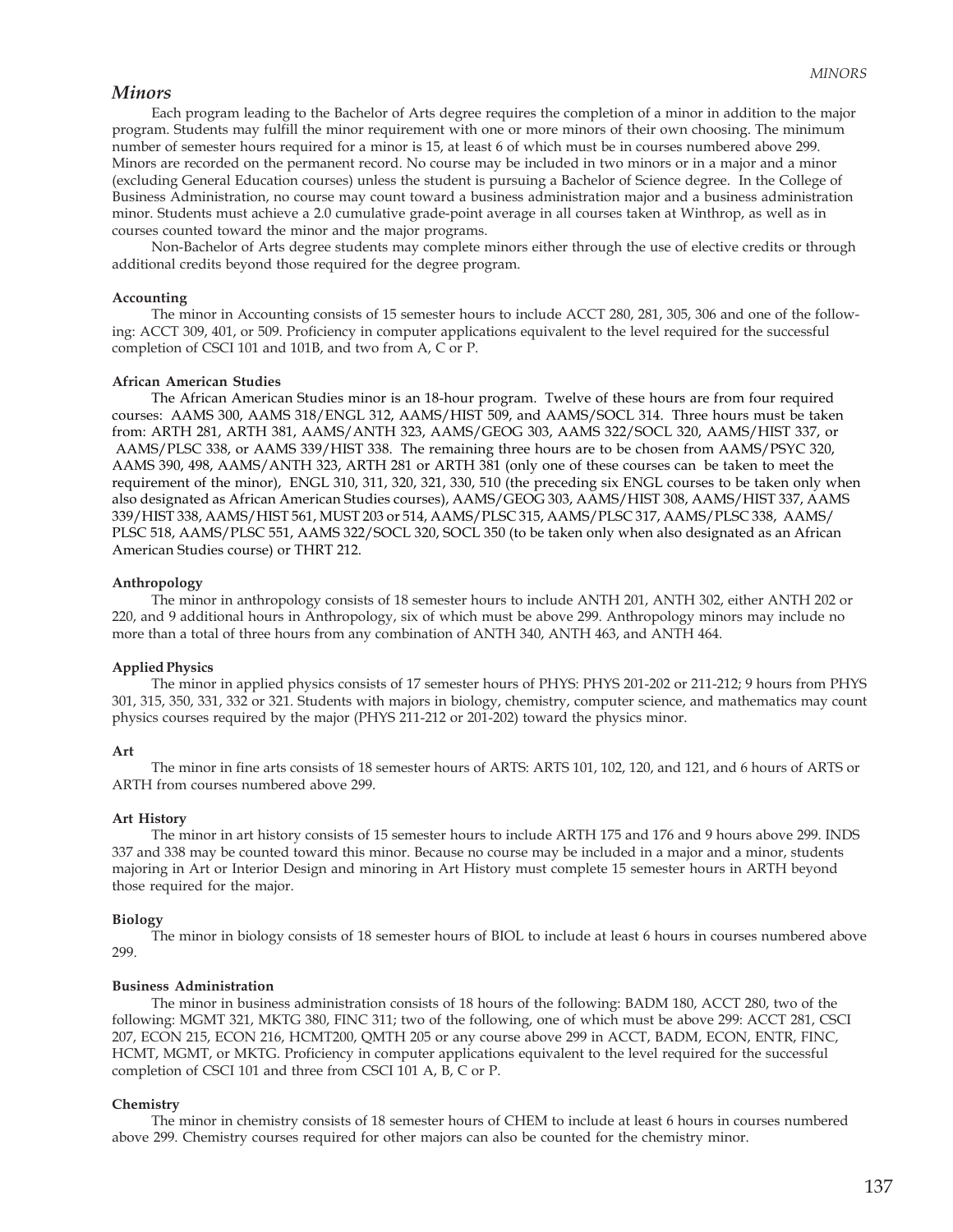# *MINORS*

## **Coaching**

The minor in coaching consists of 17 hours which must include: ATRN 151, PHED 242, 267, 361, 393, 401, and 465, or 571. The remaining hours are to be selected from any courses not chosen to meet the above requirements and/or PHED/NUTR 208, PHED 382, 384, 480, 525, 548, 571, and HLTH 501.

## **Computer Science**

The minor in computer science consists of 18 semester hours of CSCI: CSCI 207-208 and 271 and 7 additional hours of CSCI to include 6 hours in courses numbered above 299. CSCI 101 and 151 may not be used to fulfill the Computer Science minor.

# **Dance**

The Dance minor is a 21-hour program: Technique - 3 credit hours in Modern Dance and 2 credit hours in Ballet; DANT 200, DANT 298, DANA 251 or 252, DANA 258; two additional hours selected from DANA 443 or 444; and 8 credit hours of DANT/DANA electives or THRT 115 or THRA 173. 6 hours must be in courses numbered above 299.

#### . **Economics**

The minor in economics consists of 15 semester hours of ECON to include ECON 215 and 216, and 9 hours in courses numbered above 299. No course may be included in two minors or in a major and a minor.

# **English**

The minor in English consists of 18 semester hours of ENGL to include: ENGL 300; 6 hours selected from ENGL 203, 208, 211; and 9 hours in courses numbered above 299.

# **Entrepreneurship**

The minor in Entrepreneurship consists of 15 semester hours from the following: ACCT 280, MKTG 380, ENTR 373, 374 and 473. Proficiency in computer applications equivalent to the level required for the successful completion of CSCI 101 and three from CSCI 101 A, B, C or P. Courses numbered above 299 must be taken after the student achieves junior status.

## **Environmental Studies**

The minor in environmental studies will consist of ENVS 101 and at least 15 hours of courses to be selected from the following: ANTH 326, ANTH 540, BIOL 323, CHEM 101, ECON 343, ENVS 461, 462, 463, ENVS 510, GEOG 305, 320, 500, GEOL 225, PHIL 565, PHYS 105, PLSC 325, PSYC 311, and SOCL 310. At least 6 hours must be above 299.

## **French**

The minor in French consists of 18 semester hours of FREN at the 200-level and above, at least 6 hours of which must be numbered above 299. FREN 201, 202, 250 are required courses. MLAN 330 and 530 may be used as electives. (Note: FREN 101 and 102 or the equivalent are prerequisites for all other FREN courses. These two courses may not be applied to the fulfillment of the requirements for the minor.)

## **General Science**

The minor in general science consists of at least 18 semester hours of coursework selected from BIOL, CHEM, GEOL, or PHYS, to include PHYS 201-202 or 211-212. Courses included in a major may not be counted in the general science minor. At least 6 hours must be in courses numbered above 299.

## **Geography**

The minor in geography consists of 15 semester hours of GEOG to include GEOG 101 and at least 6 hours in courses numbered above 299.

# **Geology**

The minor in geology consists of 18 semester hours in GEOL, including GEOL 110 and 113, and at least 6 hours in GEOL courses numbered above 299.

## **German**

The minor in German consists of 18 semester hours of GERM at the 200-level and above, at least 6 hours of which must be numbered above 299. GERM 201 and 202 are required courses. MLAN 330 and 530 may be used as electives. (Note: GERM 101 and 102 or the equivalent are prerequisites for all other GERM courses. These two courses may not be applied to the fulfillment of the requirements for the minor.)

# **Gerontology**

The minor in Gerontology consists of 18 semester hours. The required courses are GRNT/SCWK 300, GRNT 440, and GRNT/SCIE 301. Students also choose 6 hours from either PSYC 206, GRNT/SOCL 504, or GRNT/SCWK 305; and 3 hours from the following elective courses: GRNT/SOCL 304, SOCL 520, SCWK 521, SCWK 531, NUTR 221, HLTH 500,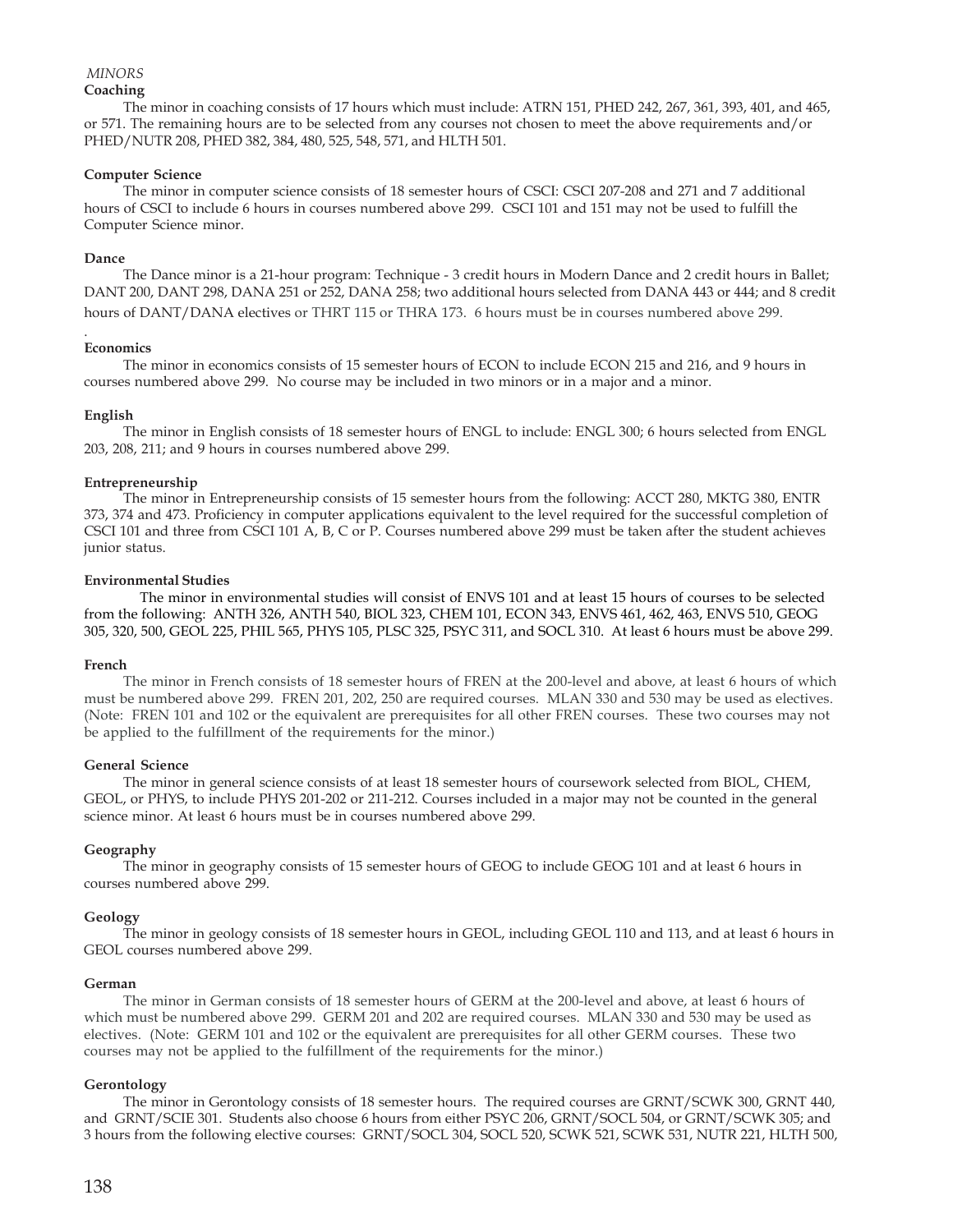PSYC 510, OR HCMT 200. Students interested in the Gerontology minor must be advised by Dr. Jennifer Solomon, Coordinator of Gerontology Programs. Contact Dr. Solomon at 803-323-4658.

### **Health**

The minor in health consists of 19 semester hours to include 9 hours from HLTH 500, 501, 506 and 507; and 10 additional hours selected from HLTH 300, 303, 500, 501, 503, 506, 507, PHED 231, 320, 361, BIOL 307-308, NUTR 221, NUTR 231, NUTR 370, GRNT 300, or SOCL 304. (HLTH 303 has a prerequisite of admission to the Teacher Preparation program.)

#### **Health Care Management**

The minor in Health Care Management consists of 15 semester hours as follows: BADM 180, HCMT 200, 300, 302, and either 303 or 492.

#### **History**

The minor in history consists of 18 semester hours in HIST: 6 hours from HIST 111, 112, 113; HIST 211 and 212, and at least 6 hours in courses numbered above 299.

### **Human Nutrition**

The minor in human nutrition consists of 15 semester hours of course work in human nutrition, approved by Chair, Department of Human Nutrition, and CHEM 105, 106, 108 or equivalent courses.

#### **Human Resource Management**

The minor in human resource management consists of 15 semester hours of management courses to include: BADM 180, MGMT 321, 322, 323 and 325. Note that PSYC 101 and MGMT 321 are prerequisites for MGMT 325. BADM 180 is a pre-requisite for MGMT 322 and MGMT 322 is a prerequisite for MGMT 323.

#### **International Studies**

The minor in International Studies (INTS) requires 18 hours of internationally-themed, interdisciplinary course work, at least 9 hours of which must be taken within a comparative or regional focus category (Comparative, Africa/ Middle East, Latin/South America, Europe, Asia). The 18 hours must span at least 3 designators. There may be no more than 6 hours of overlap between the INTS minor and the International Business option of the B.S. in Business Administration. At least 6 hours must be taken at Winthrop, and at least 6 hours must be above 299-level. Additional requirements include foreign language proficiency at the 102 level and engagement with a foreign culture as demonstrated through one of the following three choices: study abroad or travel course (abroad), domestic service learning relevant to INTS, or 6 hours advanced language study (i.e., beyond the 102 level). The minor is designed to be flexible and to accommodate fluctuating course offerings, here and abroad. Therefore, courses can be approved for minor credit by the INTS advisory committee, and potential and current minors must schedule advising with the Coordinator. See http://www2.winthrop.edu/intsminor/ for additional information and course lists.

### **Marketing**

The minor in Marketing consists of 15 hours to include: ACCT 280, MKTG 380, MKTG 381, and any two of the following: MKTG 382, 481, 482, 483, 581, or BADM 561. Taking MKTG 482 requires a prerequisite of QMTH 205-206 or appropriate substitutes. In addition, proficiency in computer applications equivalent to the level required for the successful completion of CSCI 101 and three from CSCI 101 A, B, C or P. Courses above 299 must be taken after the student achieves junior status.

#### **Mathematics**

The minor in mathematics consists of 18 semester hours of MATH to include MATH 201, MATH 202 (requires corequisite of MAED 200), and MATH 300, and at least 7 additional semester hours in MATH courses numbered above 299.

### **Medieval Studies**

The minor will consist of 18 hours, 6 hours of which must be numbered above 299: MDST 300: Introduction to Medieval Studies (3 hrs); 6 hrs from the following list: ARTH 342, ARTH 343, ENGL 512, HIST 542, PLSC 351, RELG 316; and 9 hrs of additional courses, including additional courses from the list above or from the following list: MDST 203, 305, 510; ANTH 220, ANTH 322, ARTH 175, ARTH 342, ARTH 343, DANT 385, ENGL 310 (when offered as The Arthurian Tradition); ENGL 507, ENGL 511, FREN 550, HIST 112, HIST 346, HIST 542, LATN 101, LATN 102, LATN 201, RELG 220, RELG 313, RELG 314; THRT 385. Topics courses in ARTH, ARTT, DANT, ENGL, FREN, GERM, HIST, MUST, PHIL, RELG, SPAN, THRT, and WMST, and MLAN 330 or MLAN 530 may be included if they address an appropriate topic.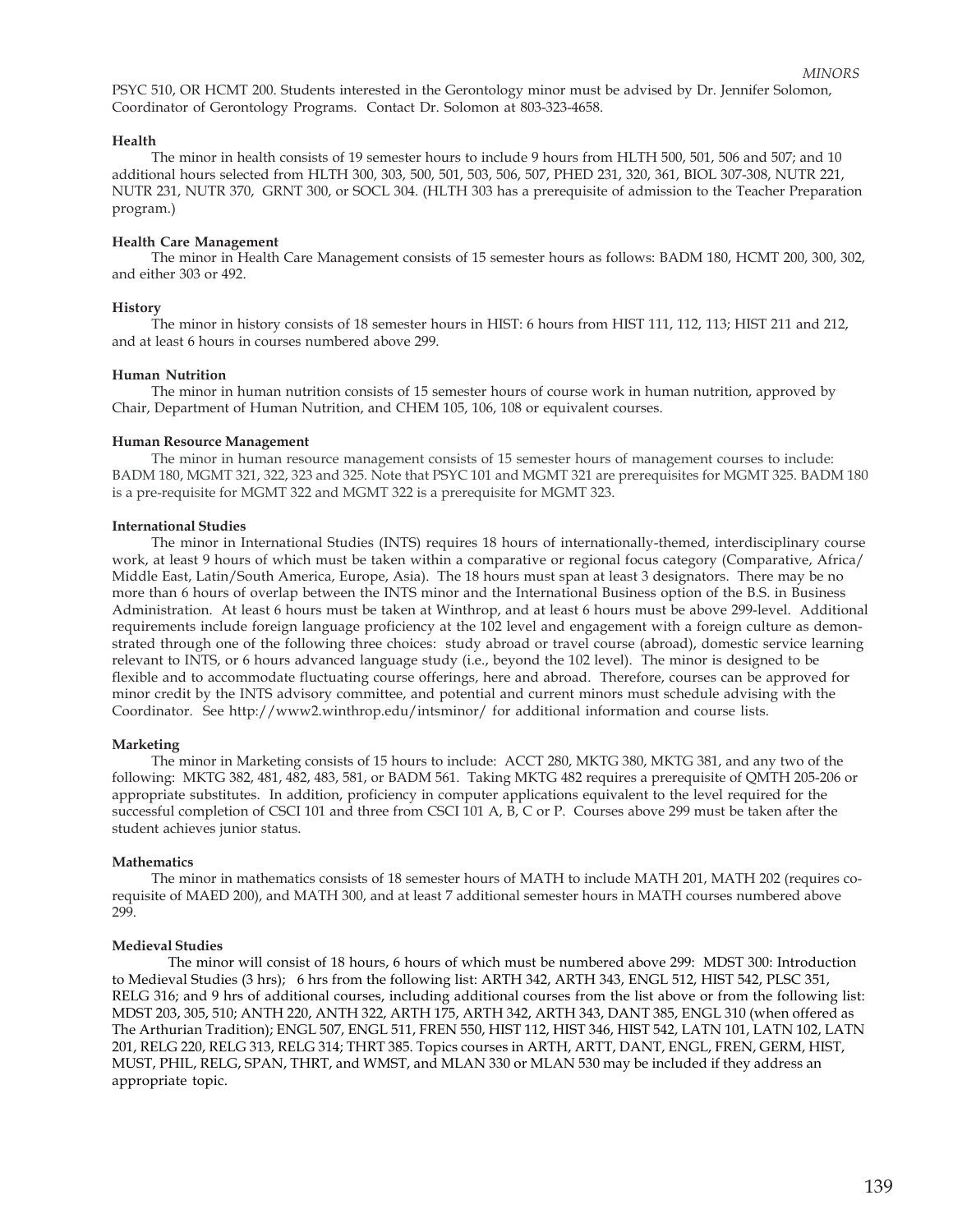### **Music**  *MINORS*

The minor in music consists of 24 semester hours of music courses (MUSA and MUST): MUST 111-112 and MUST 113-114 (111 and 113 are to be taken together; 112 and 114 together); MUST 305, 306 and 307; 4 semesters of private instruction in one instrument; and 3 semester hours of music courses numbered above 299. (Students may not count additional private lessons or MUST 315). Music minors must demonstrate a proficiency in an an instrument (or voice). Potential music minors must schedule a meeting with the Chair of the Department of Music prior to declaring a minor in music.

# **Peace, Justice, and Conflict Resolution Studies**

The minor in Peace, Justice, and Conflict Resolution Studies consists of 18 semester hour to include: PEAC 200; 3 hours of International Relations from ANTH 301; MCOM 302; PLSC 205, 207, 260, 339, 504, 506, 508; 3 hours of Social Movements from AAMS /HIST 308, AAMS /HIST 509, HIST 302, 310, 501; PLSC 312, 325, 337; SOCL 310, 332; 9 hours of electives from AAMS/HIST 308, AAMS/HIST 509; AAMS/PLSC 551; ANTH 301; CMVS 201; MCOM 302; HIST 302, 310, 501; PLSC 205, 207, 260, 325, 339, 504, 512; PLSC/WMST 553; SOCL 101, 301, 310, 313, 332, 335, 515; PHIL 230, 315, 565; and PSYC 507, to include at least 6 hours above the 299 level.PEAC 350 and 550 can count in any of the above categories when the content is similar to courses in that particular sequence.

# **Philosophy**

The minor in philosophy consists of 18 semester hours of PHIL: PHIL 101, 220 or 225, 301 or 302 and 9 additional hours, 3 of which must in courses numbered above 299.

# **Philosophy and Religion**

The minor in philosophy and religion consists of 18 semester hours of PHIL and RELG, to include PHIL 101, RELG 101, and 12 additional hours, 6 of which must be in courses numbered above 299.

# **Political Science**

The minor in political science consists of 18 semester hours of PLSC to include PLSC 201; PLSC 205 or 207; one of the following: PLSC 351, 352, 355, 356, 551, or 553; and 9 additional hours at least 3 of which are numbered above 299. PLSC 350 is recommended.

# **Professional Business**

The Professional Business Minor provides a general introduction to business concepts and prepares a student to enter many graduate business programs (including the Winthrop MBA Program) upon undergraduate degree completion. A student will be able to complete the Winthrop MBA Program in four semesters (including summers). It consists of 21-24 hours: ACCT 280 and ACCT 281; ECON 215 and ECON 216; FINC 311; MGMT 321; MKTG 380; and QMTH 205. (A statistics course from your major may substitute). Computer proficiency is required. *A minimum grade of C- is required in each course.*

# **Psychology**

The minor in psychology consists of 18 semester hours of PSYC. Psychology minors must take PSYC 101 and at least 6 hours above 299.

# **Religion**

The minor in religion consists of 18 semester hours of RELG: RELG 101, 220, 300 and 9 additional hours, 3 of which must be in courses numbered above 299.

## **Secondary Education**

Students who major in biology, English, history, mathematics, and political science, and wish to be certified to teach in secondary schools may select a minor in secondary education. The minor consists of 29 EDUC semester hours: EDUC 110, 210, 250, 275, 310, 390, 475, and 490 and appropriate prerequisite and corequisite courses.

## **Social Sciences**

The minor in social sciences consists of at least 18 semester hours of courses in ANTH, ECON, GEOG, HIST, PHIL, PLSC, PSYC, SOCL, or RELG to include at least 6 hours in courses numbered above 299. A student may not include in the social sciences minor any courses with the designator of the major or majors. To receive credit for the social sciences minor, students must also complete a course dealing with social sciences methodology (ANTH 341, 345; ECON 215; HIST 300; PLSC 350; PSYC 302; or SOCL 316). The methodology requirement may be satisfied through major requirements; however, 18 hours, excluding courses with the designator of the major, are required for the completion of the minor.

# **Social Welfare**

The minor in social welfare is primarily intended for students who plan to enter a related field or who are simply interested in the field of social work because of its significance to modern society. The minor is not a profes